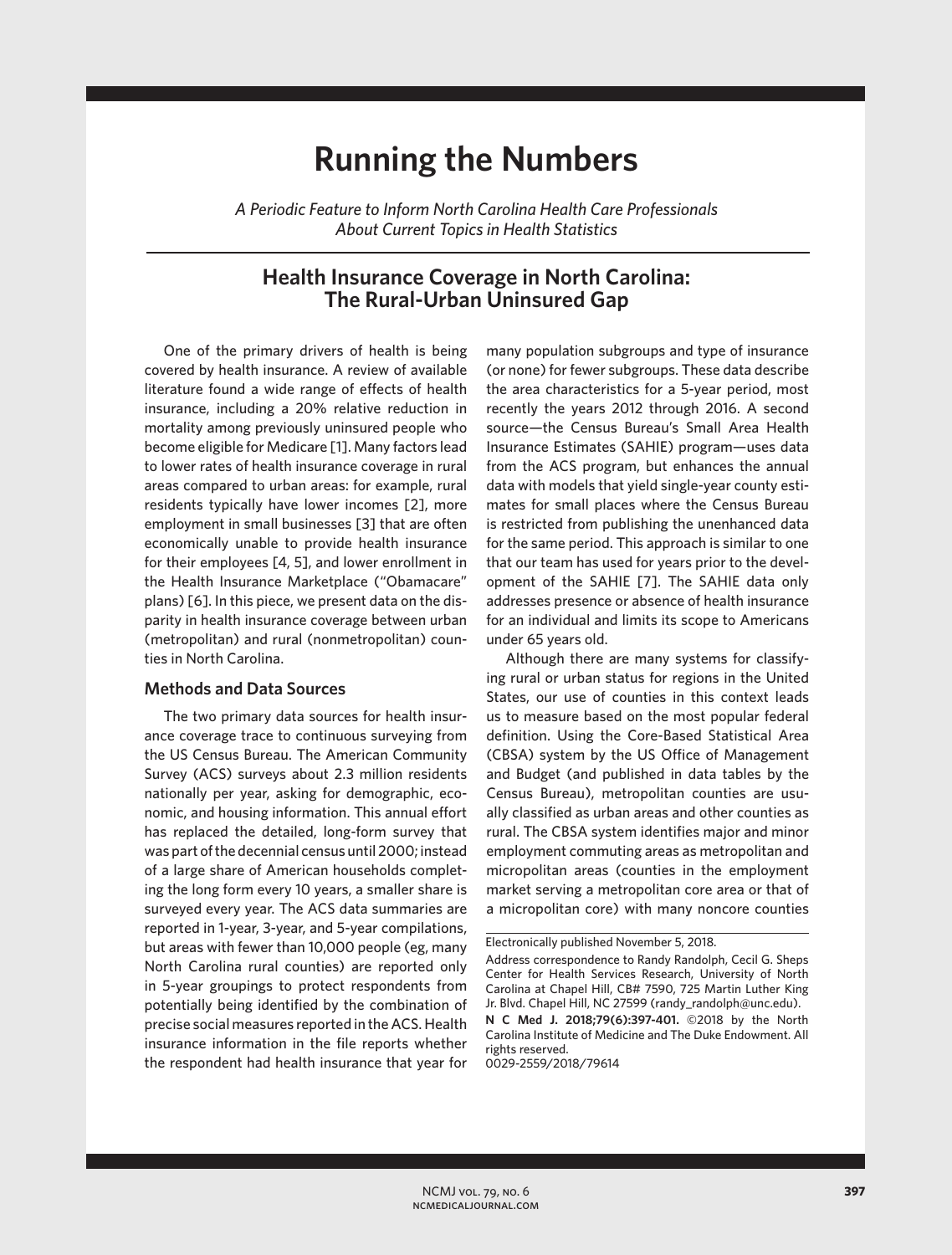that receive neither designation. Some counties with a high commuting pattern into metropolitan areas may appear "rural" to most people, but this is a common issue with county based rural classification schemes.

## **Findings**

The rural counties in North Carolina have a larger share of residents with no health insurance than the urban counties. Figure 1 contains maps of the countywide SAHIE estimates of insurance coverage for residents under 65 years of age [8, 9]. The maps show the same categories (based on quintiles for all 100 counties, with some variation in category counts due to single-digit precision of the data) for rural counties in the top map and for urban counties below. While rural areas contain 54% of the counties in North Carolina, these areas account for 20 of the 22 counties with the highest percentage of residents without health insurance, and only five of the 21 North Carolina counties with the highest percentage of residents having insurance. Clusters of rural counties with health insurance shortages are conspicuous in the mountain and southern coastal plain regions.

Though rural counties in North Carolina generally have more residents without health insurance, not all segments of the rural population are less likely to be insured than their urban counterparts. The data in Table 1 is compiled from the ACS for the

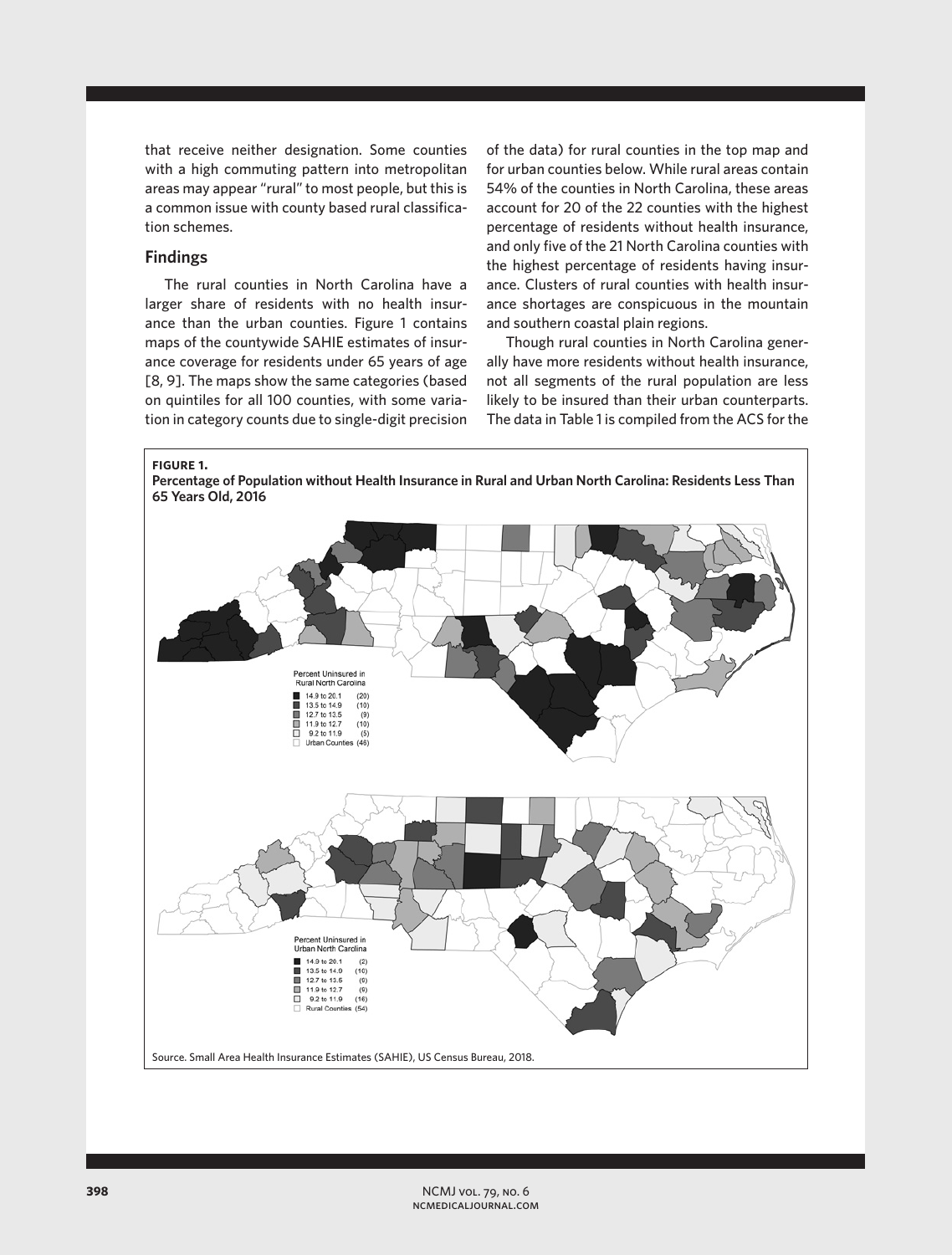period 2012–2016 [9, 10]. The share of the population without health insurance is shown for all of North Carolina, rural counties, and urban counties for ACS population characteristics including age, gender, race, Hispanic ethnicity, income (indexed to poverty threshold), educational attainment,

employment status, and citizenship. The majority of the summaries for these measures show rural North Carolina residents less likely to have health insurance than those in urban areas. It is notable that, among many citizen groups traditionally vulnerable to losing health insurance coverage, a larger

**table 1. Percentage of North Carolina Residents with No Health Insurance by Rural-Urban Status and Demographic Categories, 2012-2016**

|                                                  | <b>NC</b> | Rural | <b>Urban</b> |
|--------------------------------------------------|-----------|-------|--------------|
| Age                                              |           |       |              |
| Under 6 years                                    | 3.9       | 3.8   | 3.9          |
| 6 to 17 years                                    | 6.3       | 7.0   | 6.1          |
| 18 to 24 years                                   | 21.2      | 25.2  | 20.2         |
| 25 to 34 years                                   | 26.2      | 31.6  | 25.0         |
| 35 to 44 years                                   | 20.8      | 25.6  | 19.6         |
| 45 to 54 years                                   | 16.5      | 20.7  | 15.3         |
| 55 to 64 years                                   | 11.7      | 13.3  | 11.1         |
| 65 to 74 years                                   | 0.6       | 0.4   | 0.7          |
| 75 years and over                                | 0.4       | 0.3   | 0.4          |
| <b>Citizenship</b>                               |           |       |              |
| Native Born                                      | 10.9      | 12.9  | 10.4         |
| Naturalized                                      | 14.9      | 20.4  | 14.3         |
| Noncitizen                                       | 54.1      | 68.0  | 51.7         |
| <b>Educational Attainment</b>                    |           |       |              |
| Less than high school graduate                   | 30.2      | 26.6  | 31.8         |
| High school graduate (includes equivalency)      | 18.6      | 18.2  | 18.8         |
| Some college or associate's degree               | 13.9      | 14.7  | 13.7         |
| Bachelor's degree or higher                      | 5.2       | 6.2   | 5.0          |
| <b>Employment Status</b>                         |           |       |              |
| Employed                                         | 15.8      | 18.8  | 15.0         |
| Unemployed                                       | 44.8      | 48.8  | 43.6         |
| Not in labor force                               | 11.1      | 11.8  | 10.9         |
| Gender                                           |           |       |              |
| Male                                             | 14.6      | 16.5  | 14.1         |
| Female                                           | 12.0      | 13.4  | 11.6         |
| <b>Poverty Level</b>                             |           |       |              |
| Under 138% of poverty threshold                  | 24.4      | 23.6  | 24.7         |
| 138% to 199% of poverty threshold                | 19.8      | 18.5  | 20.2         |
| 200% to 399% of poverty threshold                | 11.4      | 12.2  | 11.2         |
| 400% of poverty threshold and over               | 3.8       | 4.8   | 3.6          |
| <b>Race or Ethnicity</b>                         |           |       |              |
| White alone                                      | 11.6      | 13.4  | 11.0         |
| <b>Black or African American alone</b>           | 14.8      | 15.1  | 14.7         |
| American Indian and Alaska Native alone          | 19.2      | 19.8  | 18.1         |
| Asian alone                                      | 13.4      | 20.8  | 12.9         |
| Native Hawaiian and Other Pacific Islander alone | 23.8      | 19.8  | 24.6         |
| Some other race alone                            | 39.7      | 43.4  | 38.7         |
| Two or more races                                | 11.4      | 12.9  | 11.1         |
| Hispanic or Latino                               | 35.0      | 37.6  | 34.4         |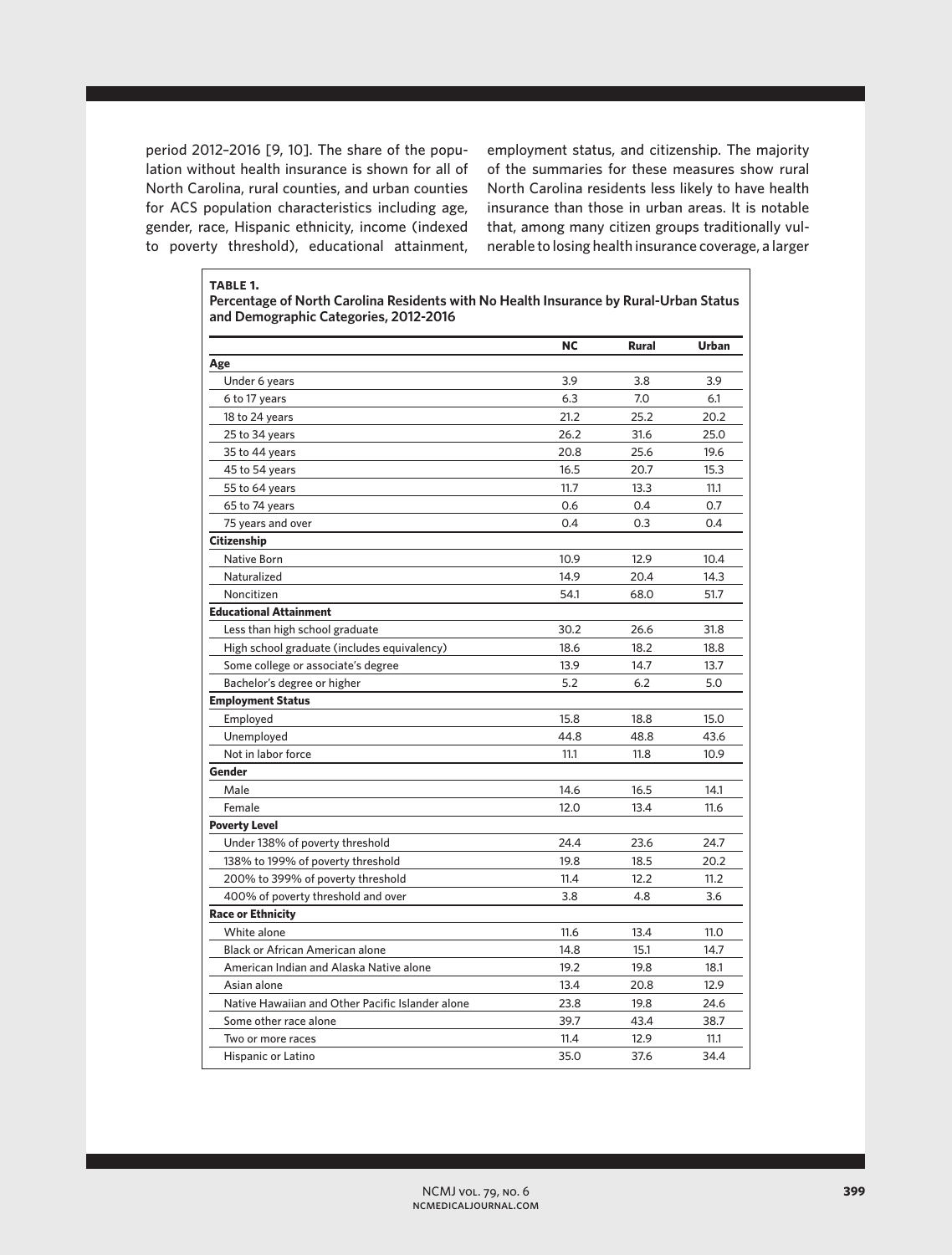share of rural residents had health insurance during this time period. In rural North Carolina these groups—preschool children, those over 65 years of age, those with no college coursework, and those below 200% of the federal poverty threshold—all have a smaller percentage of population without health insurance than in the urban areas. Health insurance coverage for noncitizens is relatively rare in North Carolina, but in rural areas, shortage of insurance coverage for the group is severe. The very high rate of health insurance coverage in the age 65 and over categories demonstrates the ubiquity of Medicare in that population.

During the period that the ACS has measured health insurance coverage, the share of North Carolina residents with health insurance coverage has increased in rural and urban areas. The insurance coverage categories in the ACS were summarized as residents with private insurance, with (any) public insurance, and with no insurance for the earliest and most recent periods in Figure 2. Metropolitan, micropolitan, and noncore areas all had more insured residents in the most recent (years 2012–2016) ACS 5-year time period when

compared with the first period for which the data was reported (years 2009–2013) [8, 10, 11]. Rural and urban areas had comparable reductions in the percentage of residents without insurance. All rural/urban categories experienced small increases in the share of population with health insurance. The percentage of residents with private insurance increased, as did the share with all or some public coverage. The correspondence between increased public insurance coverage rates and the reduced share of residents without insurance implies that federal policy aiming to increase health coverage has improved the percent covered by roughly three points in all North Carolina urbanization categories. NCM

**Randy Randolph, MRP** applications specialist, North Carolina Rural Health Research Program, Cecil G. Sheps Center for Health Services Research, University of North Carolina at Chapel Hill, Chapel Hill, North Carolina.

**Mark Holmes, PhD** director, North Carolina Rural Health Research Program, Cecil G. Sheps Center for Health Services Research, Chapel Hill, North Carolina; professor, Department of Health Policy and Management, Gillings School of Global Public Health, University of North Carolina at Chapel Hill, Chapel Hill, North Carolina.